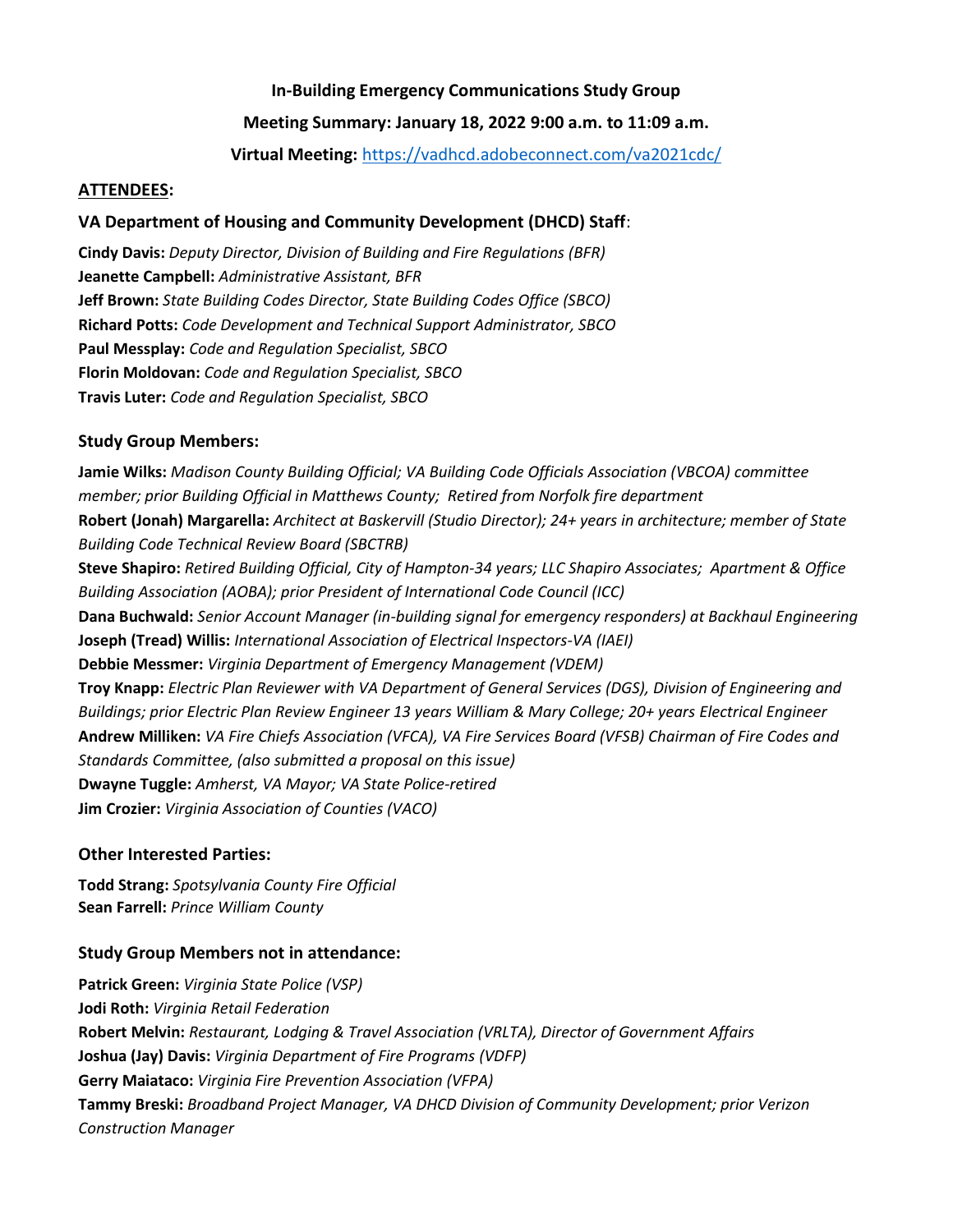## **AGENDA AND DISCUSSION ITEMS:**

#### **Welcome**

Jeff Brown: Welcomed everyone. He gave a reminder that these meetings are being recorded for the purpose of preparing meeting summaries. This meeting is scheduled to run until 3pm, but it may end early. There will be breaks every hour. Study group members are listed in the box on the left of the main meeting screen. Meetings are open to all, but discussion and chat should only be between study group members. Individuals who are not study group members are welcome to reach out to a group member or DHCD staff to ask questions or share opinions outside of the meeting. The summary from the last meeting is posted on the DHCD website, with a link in cdpVA for review. He asked for the group members to check their microphones for correct operation.

## **Discussion**

Jeff: There were good discussions and topics raised in the last meetings. There were some assignments, and group members brought back information for discussion in this meeting. The related documents were sent out to study group members and are also available to view or download in the 'files' pod on bottom left of the Adobe Connect meeting window. The end goal for this group is to provide a summary or report of all the discussions. He asked DHCD staff to begin working on that. He hopes to cover any remaining topics today, and identify all areas of agreement and disagreement. He is hoping that the group may be able to wrap up meetings today and potentially finish up via email. He asked everyone to speak up as needed. He noted that costs are something that the group may want to discuss further.

## **NFPA 1221 and 1225**

Jeff: The 2021 IFC references NFPA 1221. NFPA 1225 is being considered for reference in later editions of the IFC. Dana looked into these further and provided document #6 in the 'files' box to the left on the screen. The document "NFPA 1225 vs NFPA 1221 – Dana" explains how the NFPA standards work with the IFC, the differences between the two standards and what it would look like moving from the 1221 to the 1225 as the newer standard.

Dana Buchwald: In 1225, the information is compiled in one place and is more user friendly than 1221. They changed some verbiage from ERCES to different terminology, opening up the type of communication to other types of technology. Cell technology has come up a lot, but there would still be a need for DAS infrastructure. Also, cell can't run too close to RF; they have to be a certain distance apart. The cost is significantly more (cell) under the guise of a third party, so there's not as much control as in a P25 system. They have lightened up on the cable requirements. Conduit is so expensive and is needed for the donor antenna. However, the requirements have lightened up on horizontal runs. The DAQ up to 3.0 is required, but that is subjective.

Jeff: The 2021 IFC requires a DAQ of 3.0. Is 1225 requiring the same thing?

Dana: It may be 3.4 in 1225. Critical area coverage (like under stairs) has gone to 99% in 1225, as opposed to 95% in 1221.

From Chat Box:

*Paul Messplay-DHCD: 18.9.1 in NFPA 1225 requires DAQ of at least 3.0 09:12AM*

*Paul Messplay-DHCD: 510.4.1.2 in 2021 IFC also requires minimum 3.0 DAQ 09:15AM*

Jeff: The 2021 IFC requires 95% in all areas and 99% in critical areas. It sounds like the 1225 has a lot of the same requirements. Any conflicting requirements of referenced standards would have to be handled through the USBC order of precedence. If the IFC matches the 1221 or 1225, there would not be a problem. However, if 1221 or 1225 have a different requirement than the IFC, the IFC requirement would take precedence. The IFC says that the system has to be designed in accordance with section 510 and the NFPA. They do not appear to conflict so far.

Dana: A 2-hour burn cable is not required in 1-hour building. For buildings with sprinklers, they back off on the cabling aspect.

Jeff: Asked if there were any other comments about the subject? He would like to have input from other members about how the standards work together with the IFC. If the group recommends that the 2021 VCC reference the IFC, and the IFC references NFPA 1221, as long as there are no conflicts, that should work.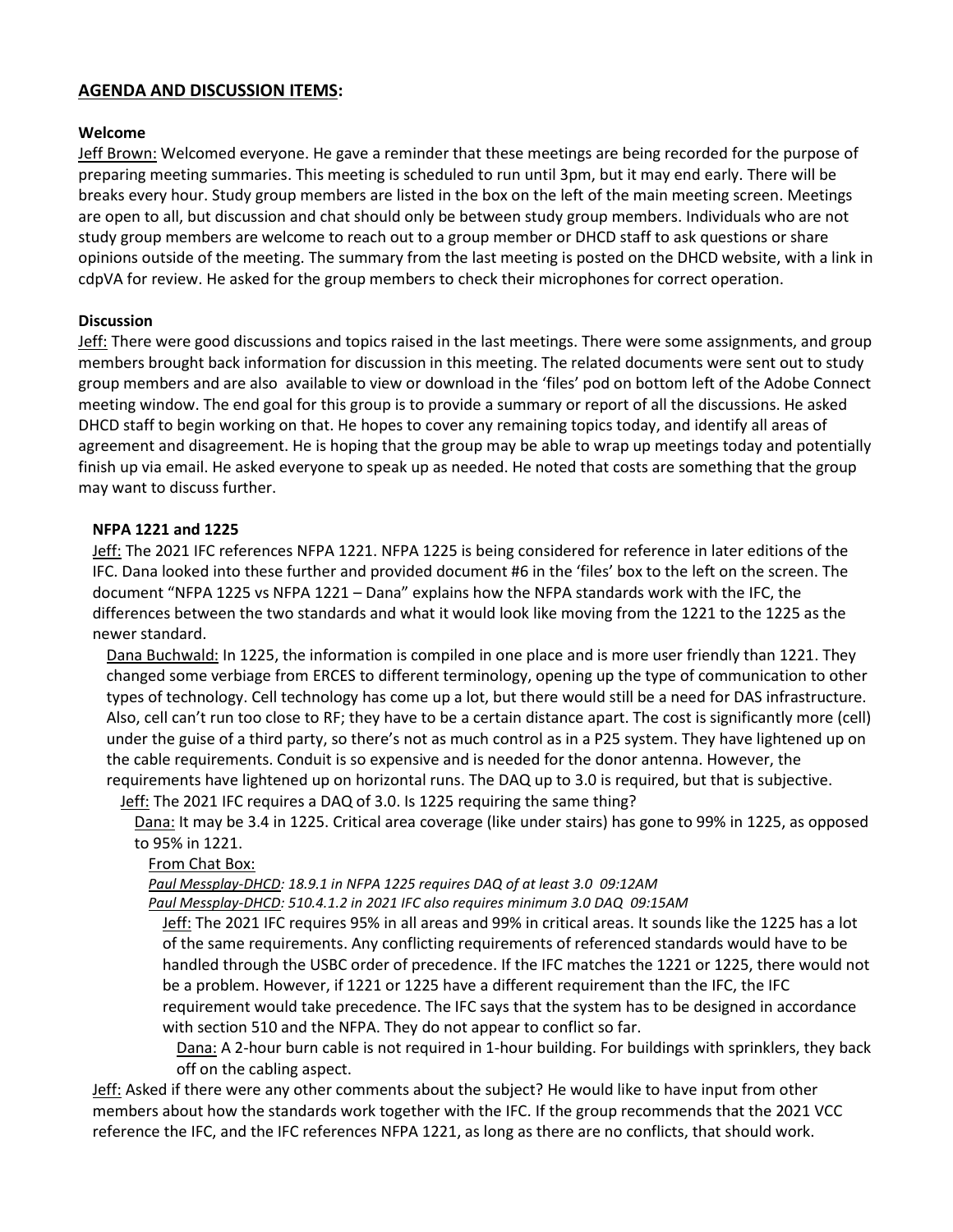Steve Shapiro: Should IFC sections 510.4 and 510.5 be directly referenced? They seem to capture all the requirements.

Jeff: If the group agrees on that, we could draft a code change proposal.

Dana: The IFC covers new and existing buildings.

Jeff: The focus of this group is only on new buildings. This is why there should only be a reference to technical requirements in new buildings, such as the requirements in sections 510.4 and 510.5.

Jonah Margarella: As an architect reviewing plans, referencing either the IFC or NFPA would be helpful as guidance to design a system.

Andrew Milliken: Making an amendment to the IFC to reference 1225 would not be preferable. It would be better to let 1225 come in to later IFC editions as planned.

Jeff: Agrees. It is better to not amend the IFC, as it would cause some confusion since it is not usually done.

## **UL2524**

Jeff: The UL listing is required in 2021 IFC section 510.4. DHCD found a training document from UL explaining the requirements of the UL standard. It was sent to the group and is available to download from files box in the meeting room. He asked the group to review and consider the requirements.

## **FCC 47 CFR part 90.219**

Jeff: Systems must comply with FCC 47 CFR part 90.219. Dana provided that document. Jeff asked if there were any questions or comments.

Steve: Heard that the federal regulation stipulates who can license the systems. He thought it had to be the locality as per the CFR.

Dana: The only licensing is the FCC licensee. Permits for in-signal boosters are needed in some jurisdictions, but not others. Licensing the system also varies by jurisdiction, but she doesn't think it's mandated anywhere.

Troy Knapp: System licensing is taken care of under the FCC license holder agreement. The FCC license holder has to approve the installation of the particular system. That's the only licensing he's aware of. Dana: She agrees with Troy. The only other licensing she has heard of is by jurisdiction for whatever they may want. They may refer to it as a license or a permit. The FCC licensee ensures that the radio signal is owned and that the frequencies are approved so that there's no interference. That's the only actual licensing she's aware of. Whomever is in control of the system in that area is to make sure that there's no interference to the frequencies of other owners.

# **National Data**

Jeff: Andrew and Jay provided information in documents sent to the group, and available in the file box. Andrew: Provided a document, and since then, he looked at all of the states. 47 of 50 states required new buildings to have in-building communication systems. Indiana and Minnesota allow the localities to decide and dictate what is required. Virginia is the only state now that has a combination of owner and locality requirements. The vast majority of states simply reference the IFC and enforce without amendment.

Jeff: Asked Andrew to send the remainder of that information he just shared, and it will be sent out to the group.

Steve: Just to clarify, 47 of 50 states require system installation and the owner is responsible?

Andrew: Yes, that's correct. The other 2 states (besides VA) allow the localities to make those decisions. Jeff: Jay Davis provided a document from North Carolina, showing their Fire Code requirements in section 510. Jay was not on the call to discuss. Jeff showed the document to the group, noted that it's available in the files box and asked the group to review it.

# **NIST Public Safety Communications Research**

Jeff: There was some discussion about this in past meetings. What is the future of these systems? Are there changes coming? What is the potential for cellular or LTE? The biggest concern is that whatever is put forward by the group should encompass discussion of the newest technology. Remembering that care must be taken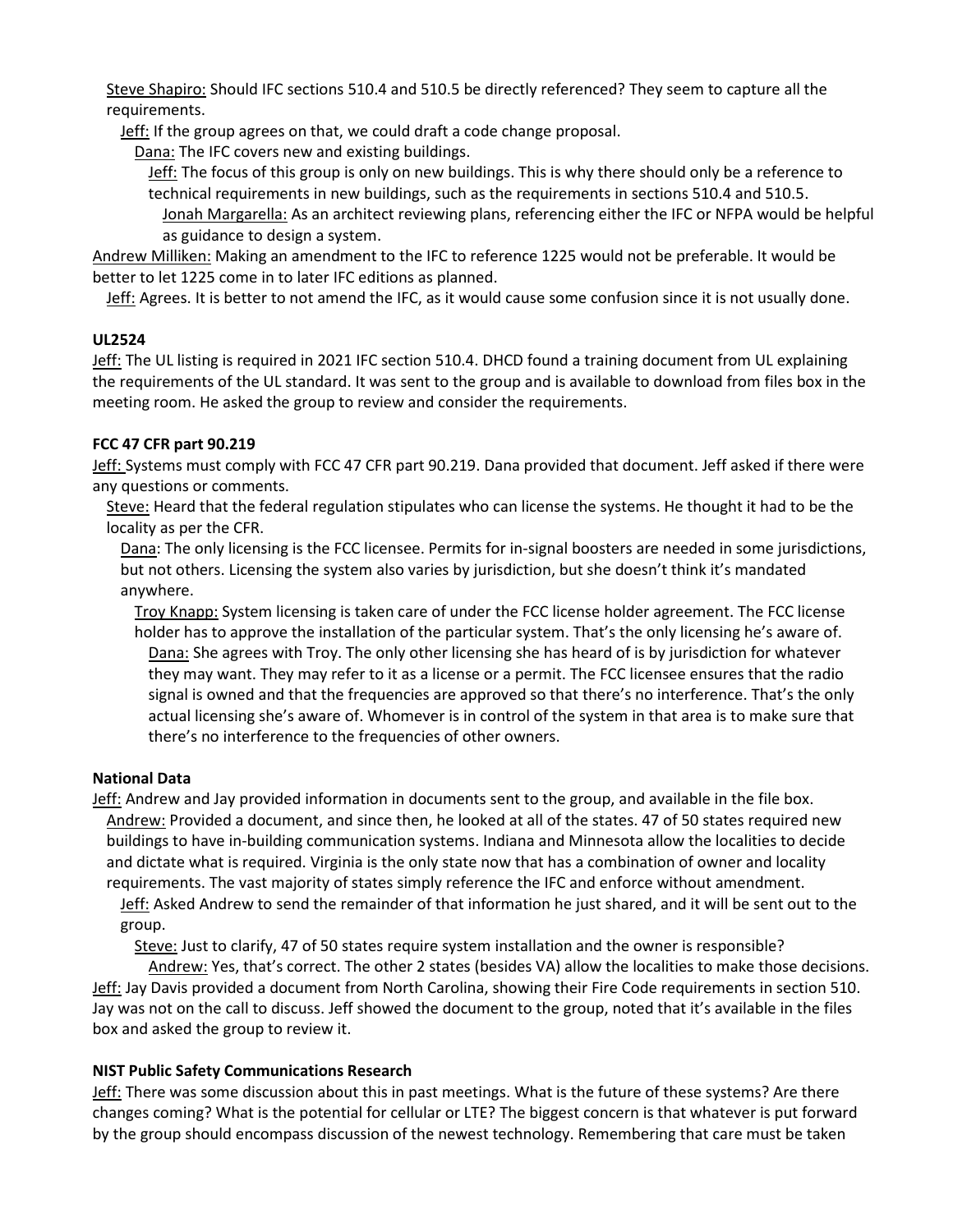when mixing cell and RF, that they cannot be located too closely together. If a locality switches to cell or LTE, what would happen with the existing systems? Does every system have to be upgraded? What about wiring infrastructure?

Dana: Separation needs are true for straight cell. Public safety cell has to be separate from regular cell. It also has to be away from RF. Nothing should interfere with public safety. All over the country, P25 has been upgraded for emergency handheld devices. It doesn't seem likely that only cell would work.

Troy: He spoke with a systems integrator at RF Connect, which does both cell and public safety systems. A lot of cell systems are replacing hard-wired phones in buildings. Washington DC was first to go ahead with that with AT&T, but Verizon filed a lawsuit and won. There are problems with vendors and public safety liability. LTE or cell needs lots of data broadband connection. With handheld, there's not a lot needed and it's less expensive.

Jeff: It sounds like the technology is there, but it sounds like there are some challenges with implementation. Cell is being discussed, but not being used yet. He asked for the group to check and see if there's any other published information to say that it's going in that direction.

Troy: Reviewed a plan recently and got news that the City of Richmond fire department may be using cell phones, but he needs to confirm that.

Andrew: Could it be because there's no radio coverage?

Troy: No, it's new construction where there's no system installed yet.

Jeff: It sounds like currently most localities use handheld radios. On a national level, people are looking at new technology, but it doesn't sound like it's coming soon. We can provide commentary that some technology is being explored, but not being implemented in Virginia yet. Everyone is still using handheld with RF.

#### From Chat Box:

*Paul Messplay-DHCD: Just spoke with Jim on the phone. He wanted me to relay that Orange county's P25 system is a combination system that uses cellular and RF. The units on their handhelds automatically switch between the two and dispatch can switch between them. If one of the signals drops, it automatically switches to the other 09:48AM*

## **Other Fees (FCC, local radio authority, etc.)**

Jeff: It seems like fees may be administered by local authorities, if there are any at all. This has already been discussed and it seems like there's nothing new to add.

From Chat Box:

*Paul Messplay-DHCD: From Dana with regard to "Other fees": "There is nothing much to say in terms of permitting costs, it's across the board from 0 to whatever the locality decides, the joke is 0 to a million. There is no formula or standard and there's no charge from the FCC. Typically the electricians or Fire Alarm folks will be pulling permits." 09:51AM*

## **System Costs**

Jeff: This will be a question and concern for some stakeholders, especially if there's consideration for some proposals like the one Andrew submitted, which would switch responsibility to the building owner. He asked the group to look for representative examples of real life applications.

Steve: Spoke with an engineer yesterday, who will get him prices on various actual new projects:

- 1. High-rise commercial office building with 25 stories, about 560k square feet, courtyard, fitness center, food service restaurants and an underground parking deck
- 2. Low-rise commercial office building with 4 stories, about 40k square feet
- 3. High-rise multi-family building with 16 stories, about 178k square feet, 154 units, underground parking and fitness center

He hopes to have the data by the end of the week and he will provide it to the group as soon as he gets it. Troy: The system integrator he knows says that cost is based on size. About \$1k to \$5k for small to large systems. Most typically sign up for maintenance and monitoring which costs about \$1k to \$2k per year. Another individual he spoke with said it would cost about 50–75 cents per square foot for installation. Jeff: Just to clarify, the \$1k to \$5k you spoke of was for the annual testing and recertification of the system?

Troy: Yes.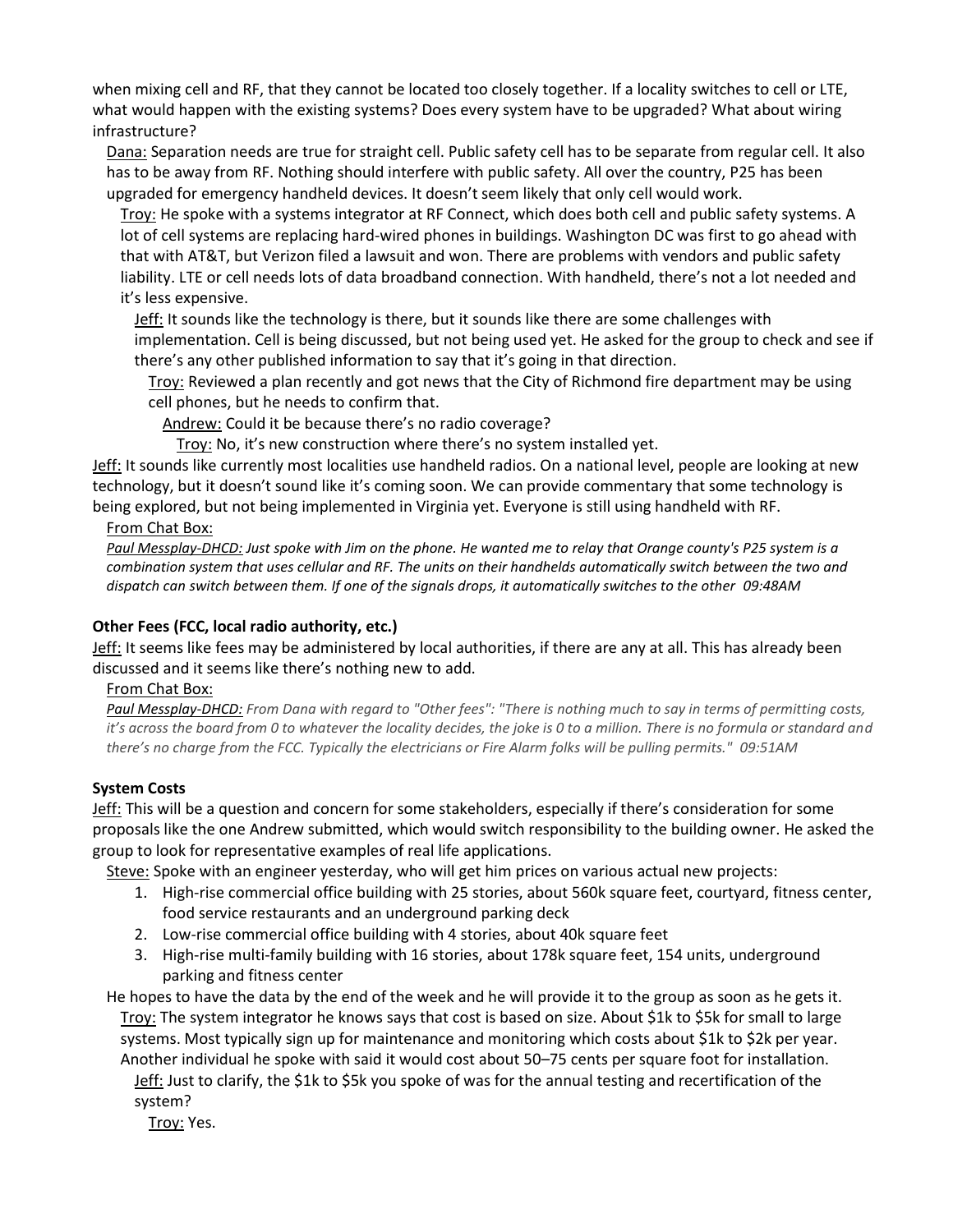## **FEMA P25**

Jeff: Jamie Wilks submitted a document in the file box.

Jamie Wilks: The FEMA P25 is an initiative at the federal level to ensure that whatever systems are installed work in mutual aid situations. Most states have mutual aid programs. This would ensure systems can talk to each other between localities.

Jeff: Thanked Jamie for providing the document. There have been questions in previous discussions about how to addresses how systems work in mutual aid response situations.

# **2021 IBC Section 2702.2.3**

Jeff: DHCD staff discovered another section in the IBC that discusses emergency responder communication systems. Most of the IBEC requirements are found in chapter 9, but this one is related to providing back up emergency power to these systems. It says that standby power at 100% for 12 hours is required. The group should consider and decide if this should be referenced, and if the owner or locality should be responsible to provide. It should also be compared with chapter 9 to see if there is any conflict.

{BREAK 10:00 to 10:07}

Jeff: Does anyone have thoughts or comments on the section 2702.2.3 requirements?

Tread Willis: The National Electric code is for legally required emergency stand by systems. Their standard is 1.5 hours for battery backups. 12 hours would need a generator and who would provide one? It could be a big cost. Multiple inverter systems could provide the 12 hours, but it could be problematic if owners or localities were forced to supply a generator.

Jeff: It does sound substantial. The biggest question now is if chapter 9 says that the owner provides the infrastructure and the locality provides communication equipment, who would provide the standby power? This will probably come up at some point and have to be addressed.

Troy: VCC 1008 specifies 90 minutes for emergency lighting only. 12 hours is not dictated by the National Electric code.

Jeff: This is a current section in building code, so it needs to be addressed. The NEC is a referenced standard, but the IBC still requires the 12 hour backup.

Steve: He looked at the 2015 IBC, and backup required was 24 hours and in 2018 it changed to 12 hours. Andrew: The discussion is about standby power, not emergency power. The 90 minutes refers to getting people out of a building in an emergency situation. He recalls that the 24 hours was reduced to 12 hours because it pushed some buildings into tying it into the generator. The intent of the 12 hours in this section (he thinks the listing of the system requires 12 hours of battery backup) is similar to providing batteries for the actual components of the system, which wouldn't necessarily require a generator. Moving from the model code language, it is a point of confusion and conflict.

**Jeff:** If the 12 hours is typically something that's handled through batteries in the system, the issue would be taken care of. The problem would occur if there were a generator needed.

Dana: Agrees with Andrew. She's looking at a battery backup system now. It is for the system itself. She has never run into a generator issue. The 12 hour backup is for the system, and it is normal.

Jeff: If the 12 hours is specified in UL or in IFC 510, why is this section needed at all? Having this requirement in chapter 27 seems to complicate things. This may have been overlooked or come into effect after the original IBEC state amendments.

Steve: The 2021 IFC section 510.4.2.3 says that dedicated stand by batteries or 2 hour standby batteries connected to the generator in accordance with section 1203 are required. It also says that 12 hours stand by is required. He thinks it would work to reference that section of the IFC, which also agrees with the IBC section 2702.2.3.

From Chat Box:

*Paul Messplay-DHCD: IFC section lin[k: https://codes.iccsafe.org/content/IFC2021P1/chapter-5-fire](https://codes.iccsafe.org/content/IFC2021P1/chapter-5-fire-service-features#IFC2021P1_Pt03_Ch05_Sec510.4.2.3)[service-features#IFC2021P1\\_Pt03\\_Ch05\\_Sec510.4.2.3](https://codes.iccsafe.org/content/IFC2021P1/chapter-5-fire-service-features#IFC2021P1_Pt03_Ch05_Sec510.4.2.3) 10:19AM*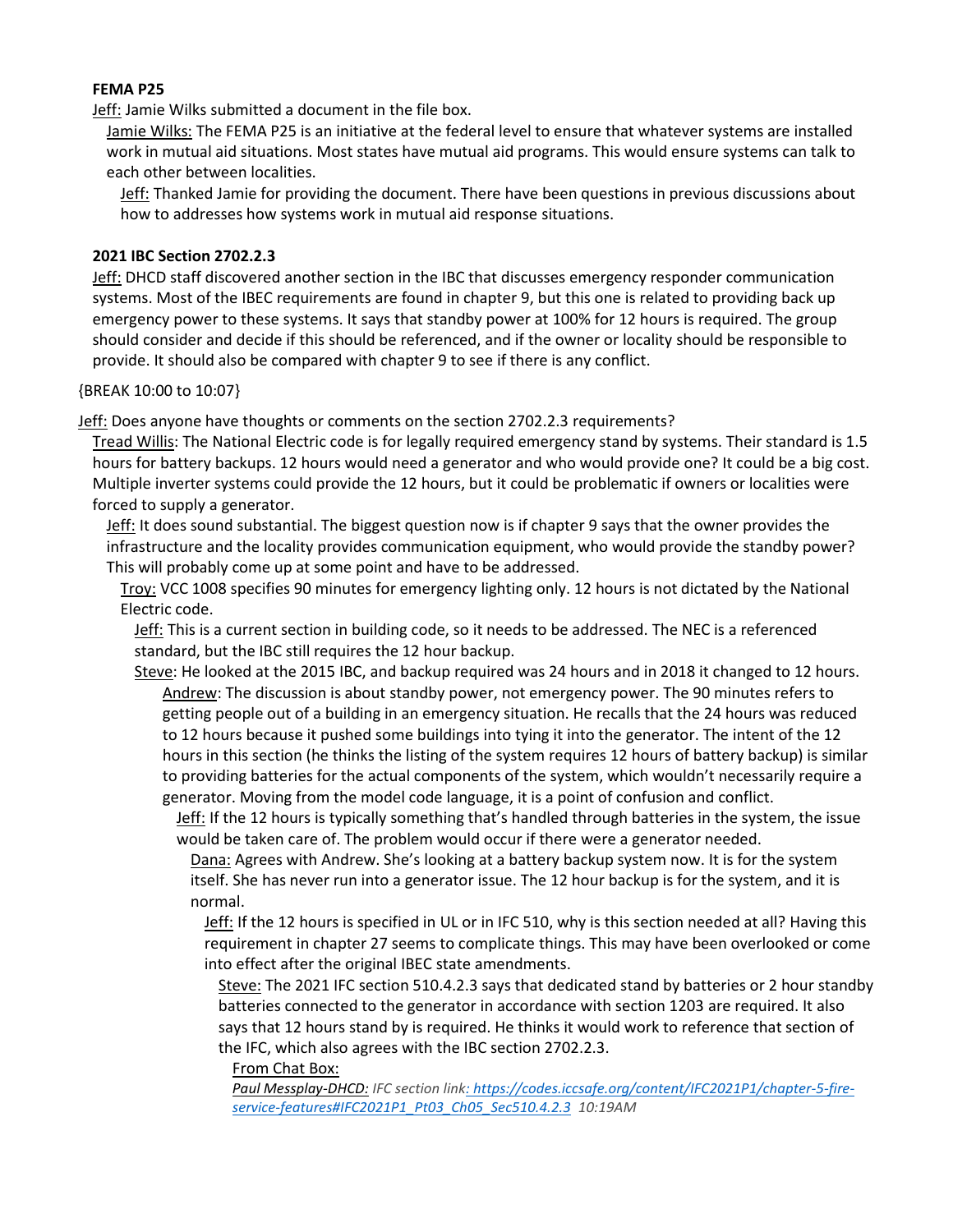*Paul Messplay-DHCD: In-building, two-way emergency responder communication radio coverage systems shall be provided with dedicated standby batteries or provided with 2-hour standby batteries and connected to the facility generator power system in accordance with Section 1203. The standby power supply shall be capable of operating the in-building, two-way emergency responder communication coverage system at 100-percent system capacity for a duration of not less than 12 hours." 10:19AM*

Jeff: If this group puts together a proposal and references 510.4 and 510.5, it should also be clear who is responsible to provide the battery backup. It should also cover the IBC requirements.

Andrew: The UL listing also requires 12 hours of battery backup at 100% capacity (slide 13 in the presentation provided).

Jeff: If we reference the IFC for design of these systems, it would be best to delete this section in Chapter 27 to avoid confusion, since it's covered already in the IFC and NFPA. From Chat Box:

*Paul Messplay-DHCD: FYI: The national data summary provided by Andrew has been updated in the files pod. Please download the most recent version 10:25AM*

#### **ERCES Standard Proposal**

Jeff: There's one proposal in cdpVA that has already been submitted. We will likely get more. Proposals are due February  $1<sup>st</sup>$  as a deadline to get to the first Workgroup meetings in March. The proposal is to amend section 918 to reference NFPA 1225 and require UL2524 listing (there are no changes to general, installation, or responsibility sections). He asked the group members to read the proposal. He noted that the group is not required to take any action on this proposal, unless there is unanimous agreement to support or not support the proposal. There will still be opportunity to comment on cdpVA or at the Workgroup meeting in the first week of March. Andrew mentioned that it may be too soon to reference 1225, since 1221 is already in the IFC.

Steve: What does "minimizing noise" mean in the reason statement, item 3, second bullet? In accordance with the CFR standard, the license holder is responsible for retransmission of the frequencies to which the licensee is licensed and is required to review and approve every IBEC enhancement system prior to installation.

Dana: In the exceptions, looking at number 3 - just because a building is one story, it doesn't mean it would qualify for an exception. At first, I thought 20k square feet would be too large, but it is probably ok, depending on what the building is made of. In exception 6 - buildings in localities that do not provide additional communication equipment required to operate the system - is that up for debate?

Jeff: The code change proposal is showing the existing code sections that are being amended, and only the underlined text is new (all other text is existing regulation). The change is proposing to add a new section to the 2021 VCC Section 918 referencing NFPA 1225 and requiring UL2524 listing

Jeff: Whatever this group puts forward, there will be a summary about what is agreed on and what is not agreed on.

#### **Other**

Jeff: Explained how to move forward with proposals. This group may provide a proposal, but will definitely provide background information and the group discussions, including areas of agreement and disagreement. Steve: Comments to proponents of the ERCES standard proposal - what does the bullet about minimizing noise mean, and how would it be implemented?

Jeff: Will send along that question to the proponents.

Dana: Gave her understanding of what the "minimizing noise" bullet means. If someone is putting in a BDA for a building, they provide the antenna and call sign. The licensee has to sign off with their approval and give provisional transmission authorization. It lets the licensee know that whatever is used doesn't interfere with what is existing. It's just an approval from the licensee before installation.

Jeff: He has a question for the proponents similar to Steve's. They make a statement and reference 1225. Are they trying to say that this is something new that 1225 brings, or are they saying that by not referencing the IFC or any NFPA standards, they are missing out on that piece?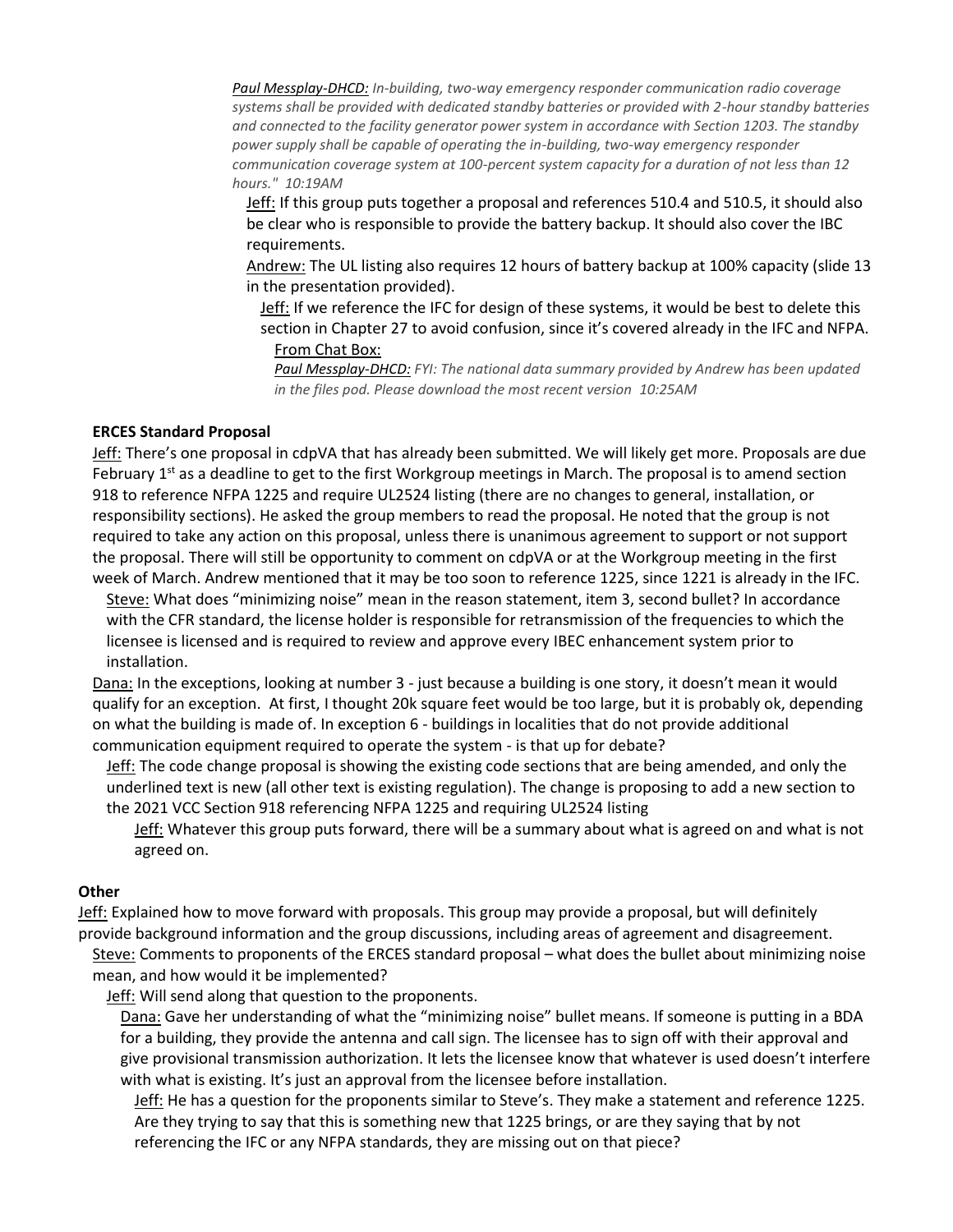Jeff: Does everyone support DHCD or someone in the group drafting a proposal taking section 918 in the VCC, and incorporating references to IFC Sections 510.4 and 510.5 for the design and installation of IBEC systems? This would also incorporate the references to NFPA 1221 and UL2524 requirements. He asked for the group to vote with thumbs up or down. All group members voted thumbs up. Dana, Debbie, Dwayne, Jamie, Tread, Jonah, Steve, Troy and Andrew agreed. DHCD will draft the proposal and anyone else who volunteers can help.

Steve: Is there a consensus to delete IBC standby power, since it's covered by IFC?

Jeff: Asked the group to vote on that - deleting IBC standby power requirement from the VCC (since IFC and 1221 will be referenced)? All in favor. Everyone in the group voted yes. Jeff will include that change in the draft proposal as well.

Andrew: Likes having consensus. He asked for a vote to see where everyone stands on the question of responsibility.

Jeff: Any discussion on who is responsible?

Steve: He's willing to have more discussion and bring back to AOBA for their opinion. Retail Federation and Restaurant, Lodging and Travel may also have concerns.

Jeff: DHCD can help by contacting members that are not present today to ensure that we have input on the outstanding topics, so Andrew can finalize his proposal for submission in cdpVA. We can also determine who supports the proposal and assist in adding them as co-proponents.

Andrew: What is the timeline? Feb 1<sup>st</sup>?

Jeff: Feb 1<sup>st</sup> is the cutoff to get proposals in for the first set of Workgroup meetings. For the second set of workgroup meetings in April, the cutoff is March 12<sup>th</sup>.

Andrew: Will work on it, It may be good to see the first proposal before he completes his to sync up. Jeff: That sounds good. Getting everything in by Feb  $1<sup>st</sup>$  sounds tight. If the proposal is in by March 12<sup>th</sup>, there are still 2 more rounds of meetings in April and June.

Andrew: How about the 6 existing exceptions in the VCC? It would be good to look at them, since they are specific to VA.

Steve: Will go to AOBA to discuss. Exception 6 was just added in the 2018 VCC, but is proposed to be stricken in Andrew's proposal.

Jeff: Anyone else?

Troy: The VCC states something about anyone using communication systems. Some people he speaks with think that systems are only used by fire departments. Others are using them besides the fire department, the systems are used by all first responders.

Jeff: There could be commentary language in the IFC, but the VCC is clear that it's for all emergency responders. A proposal from the group could make it very clear that it's not just for fire officials. NOTE: Troy contacted DHCD staff after the meeting and provided the following definition from the 2018 VCC that clarifies that IBEC systems are intended to benefit all first responders:

"*EMERGENCY PUBLIC SAFETY PERSONNEL. Emergency public safety personnel includes firefighters, emergency medical personnel, law-enforcement officers, and other emergency public safety personnel routinely called upon to provide emergency assistance to members of the public in a wide variety of emergency situations, including fires, medical emergencies, violent crimes, and terrorist attacks*."

#### **Assignments and Next Steps**

Jeff: DHCD will draft a proposal, anyone in the group is welcome to assist. He will not schedule next meeting yet, until more information is gathered. If there's another meeting needed, DHCD will send a Doodle poll for the date. Jeff: anything else?

Dana: FirstNet doesn't replace a system, it augments it.

Jeff: Does anyone have documentation related to handheld and RF working in conjunction with Cell and LTE? Any documentation on emerging new technologies to summarize and support what technologies are used now, when new technology might be coming, and what upgrades might be required?

Dana: It cost a fortune to upgrade to P25, and this was recently done not just throughout VA, but all over the country. She doesn't think there will be a massive change from that soon since everyone just invested in new P25 systems. They are tried and true.